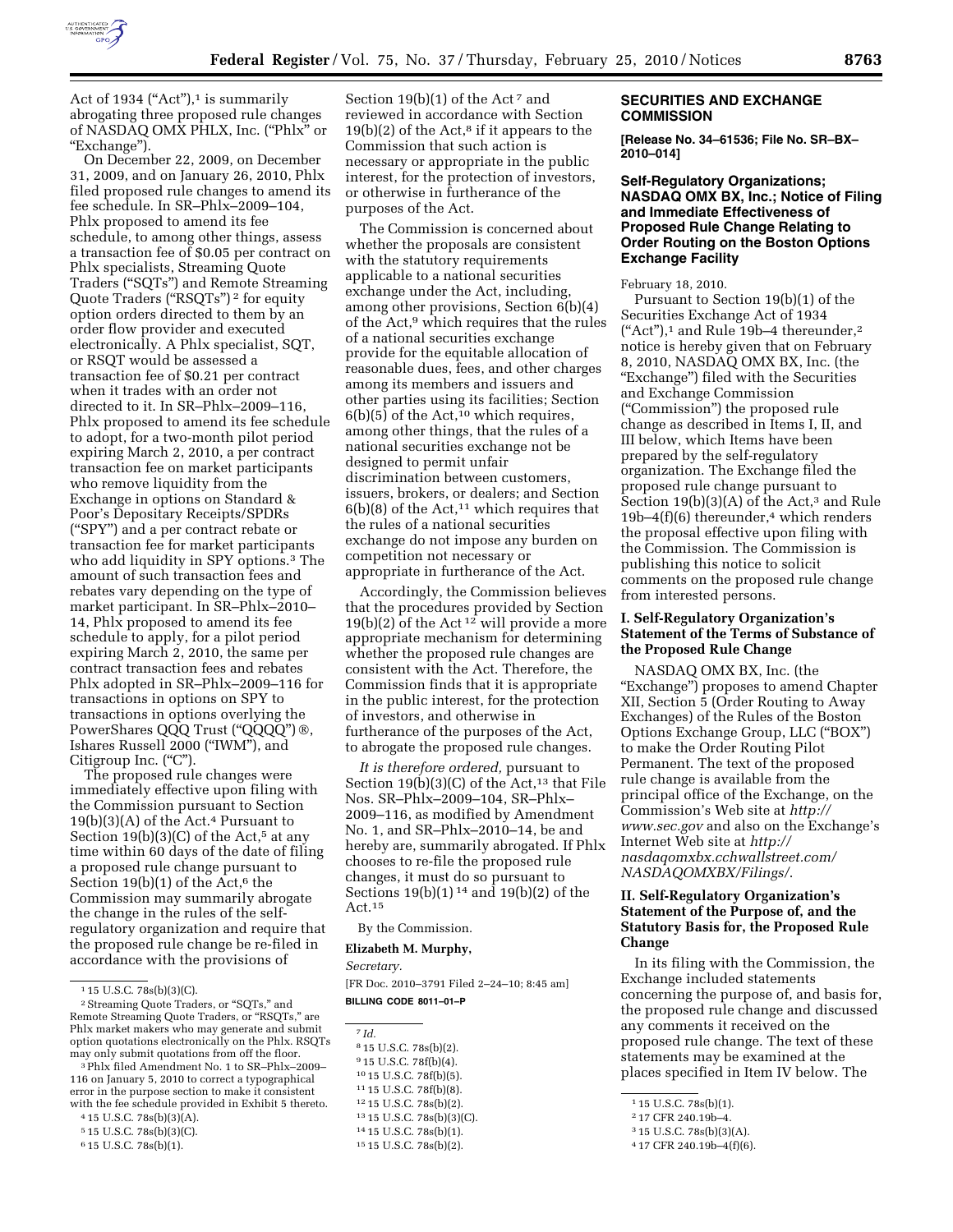Exchange has prepared summaries, set forth in Sections A, B, and C below, of the most significant aspects of such statements.

# *A. Self-Regulatory Organization's Statement of the Purpose of, and Statutory Basis for, the Proposed Rule Change*

## 1. Purpose

The purpose of the proposed rule change is to remove Supplementary Material .03 to Chapter XII, Section 5, to make the rules governing the outbound order routing process permanent. On October 16, 2009 the Commission approved 5 the Exchange's proposal to amend Chapter XII of the BOX Rules to provide for the use by BOX of certain non-affiliated third party routing broker/ dealers (''Routing Broker(s)'') to route options orders to one or more Away Exchange(s) when such Away Exchange(s) display the Best Bid or Best Offer in accordance with the Options Order Protection and Locked/Crossed Market Plan (''Decentralized Plan'').6

The Exchange requested that the proposal be approved on a pilot basis for three (3) months starting from the date of the approval of submission of filing. The Commission approved the Exchange's proposal on an accelerated basis 7 for a pilot period to expire on January 15, 2010.8 On January 15, 2010, the effective date of the Order Routing Pilot was extended until March 15, 2010.9 The Exchange believes permanent approval is appropriate. There have been no comments, or complaints pertaining to the Order

6*See* Securities Exchange Act Release No. 60405 (July 30, 2009), 74 FR 39362 (August 6, 2009) (File No. 4–546) (Order Approving the National Market System Plan Relating to Options Order Protection and Locked/Crossed Market Plan).

7The Exchange requested accelerated approval to allow BOX to establish and implement mechanisms to remain fully compliant with the Decentralized Plan and BOX Rules and to no longer rely upon a Commission-granted exemption from Rule 608(c) of Regulations NMS. The pilot period also allowed interested parties an opportunity to comment on the proposal before it was permanently approved.

8*See Supra* note 5.

9*See* Securities Exchange Act Release No. 61399 (January 22, 2010), 75 FR 4603 (January 28, 2010) (SR–BX–2010–007) (Notice of Filing and Immediate Effectiveness of Proposed Rule Change Relating to the Order Routing Pilot on the Boston Options Exchange Facility).

Routing Pilot. The routing process is operating as intended. Moreover, as previously noted, Chapter XII, Section 5 is consistent with rules approved for other national securities exchanges.10

## 2. Statutory Basis

The Exchange believes that the proposal is consistent with the requirements of Section 6(b) of the Act,<sup>11</sup> in general, and Section  $6(b)(5)$  of the Act, $12$  in particular, in that it is designed to foster cooperation and coordination with persons engaged in regulating, clearing, settling, processing information with respect to, and facilitating transactions in securities, to remove impediments to and perfect the mechanism for a free and open market and a national market system and, in general, to protect investors and the public interest. In particular, the Exchange believes that permanent approval of the Order Routing Pilot will result in an ongoing benefit to investors by affording BOX Options Participants the choice, on a voluntary basis, to have their orders routed to one or more Away Exchange(s) when such Away Exchange(s) display the Best Bid or Best Offer, in accordance with the Decentralized Plan.

# *B. Self-Regulatory Organization's Statement on Burden on Competition*

The Exchange does not believe that the proposed rule change will impose any burden on competition not necessary or appropriate in furtherance of the purposes of the Act.

*C. Self-Regulatory Organization's Statement on Comments on the Proposed Rule Change Received From Members, Participants, or Others* 

The Exchange has neither solicited nor received comments on the proposed rule change.

## **III. Date of Effectiveness of the Proposed Rule Change and Timing for Commission Action**

This proposed rule change is filed pursuant to paragraph (A) of section 19(b)(3) of the Exchange Act 13 and Rule  $19b-4(f)(6)$  thereunder.<sup>14</sup> This proposed rule change does not significantly affect the protection of investors or the public

14 17 CFR 240.19b–4(f)(6). In addition, as required under Rule 19b–4(f)(6)(iii), the Exchange has submitted to the Commission written notice of its intent to file the proposed rule change, along with a brief description and the text of the proposed rule change at least five business days prior to the date of filing of the proposed rule change, or such shorter time as designated by the Commission.

interest, does not impose any significant burden on competition, and, by its terms, does not become operative for 30 days after the date of the filing, or such shorter time as the Commission may designate if consistent with the protection of investors and the public interest. The Exchange believes that this proposed rule change, which is essential for competitive purposes and to promote a free and open market for the benefit of investors, does not raise any new, unique or substantive issues from those raised in the Exchanges initial proposal to implement the Order Routing Pilot or the recent extension tothe Pilot,15 and the rules are consistent with those of other exchanges.16 The Exchange believes permanent approval is appropriate. There have been no comments, or complaints pertaining to the Order Routing Pilot. The routing process is operating as intended.

At any time within 60 days of the filing of the proposed rule change, the Commission may summarily abrogate such rule change if it appears to the Commission that such action is necessary or appropriate in the public interest, for the protection of investors, or otherwise in furtherance of the purposes of the Act.

## **IV. Solicitation of Comments**

Interested persons are invited to submit written data, views, and arguments concerning the foregoing, including whether the proposed rule change is consistent with the Act. Comments may be submitted by any of the following methods:

#### *Electronic Comments*

• Use the Commission's Internet comment form (*http://www.sec.gov/ rules/sro.shtml*); or

• Send an e-mail to *rulecomments@sec.gov*. Please include File Number SR–BX–2010–014 on the subject line.

## *Paper Comments*

• Send paper comments in triplicate to Elizabeth M. Murphy, Secretary, Securities and Exchange Commission, 100 F Street, NE., Washington, DC 20549–1090.

All submissions should refer to File Number SR–BX–2010–014. This file number should be included on the subject line if e-mail is used. To help the Commission process and review your comments more efficiently, please use only one method. The Commission will post all comments on the Commission's

<sup>5</sup>*See* Securities Exchange Act Release No. 60832 (October 16, 2009), 74 FR 54607 (October 22, 2009) (SR–BX–2009–066)(Notice of Filing and Order Granting Accelerated Approval of Proposed Rule Change Relating to Chapter XII of the BOX Rules) (''Approval Order''). *See also* Chapter XII, Section 5 of the BOX Rules. Chapter XII, Section 5 is consistent with rules approved for other national securities exchanges. *See e.g.* Approval Order at 54609, note 24. Terms not otherwise defined herein shall have the meaning proscribed in the BOX Rules.

<sup>10</sup>*See Supra* note 5.

<sup>11</sup> 15 U.S.C. 78f(b).

<sup>12</sup> 15 U.S.C. 78f(b)(5).

<sup>13</sup> 15 U.S.C. 78s(b)(3)(A).

<sup>15</sup>*See Supra* note 5 and note 9.

<sup>16</sup>*See Supra* note 5.